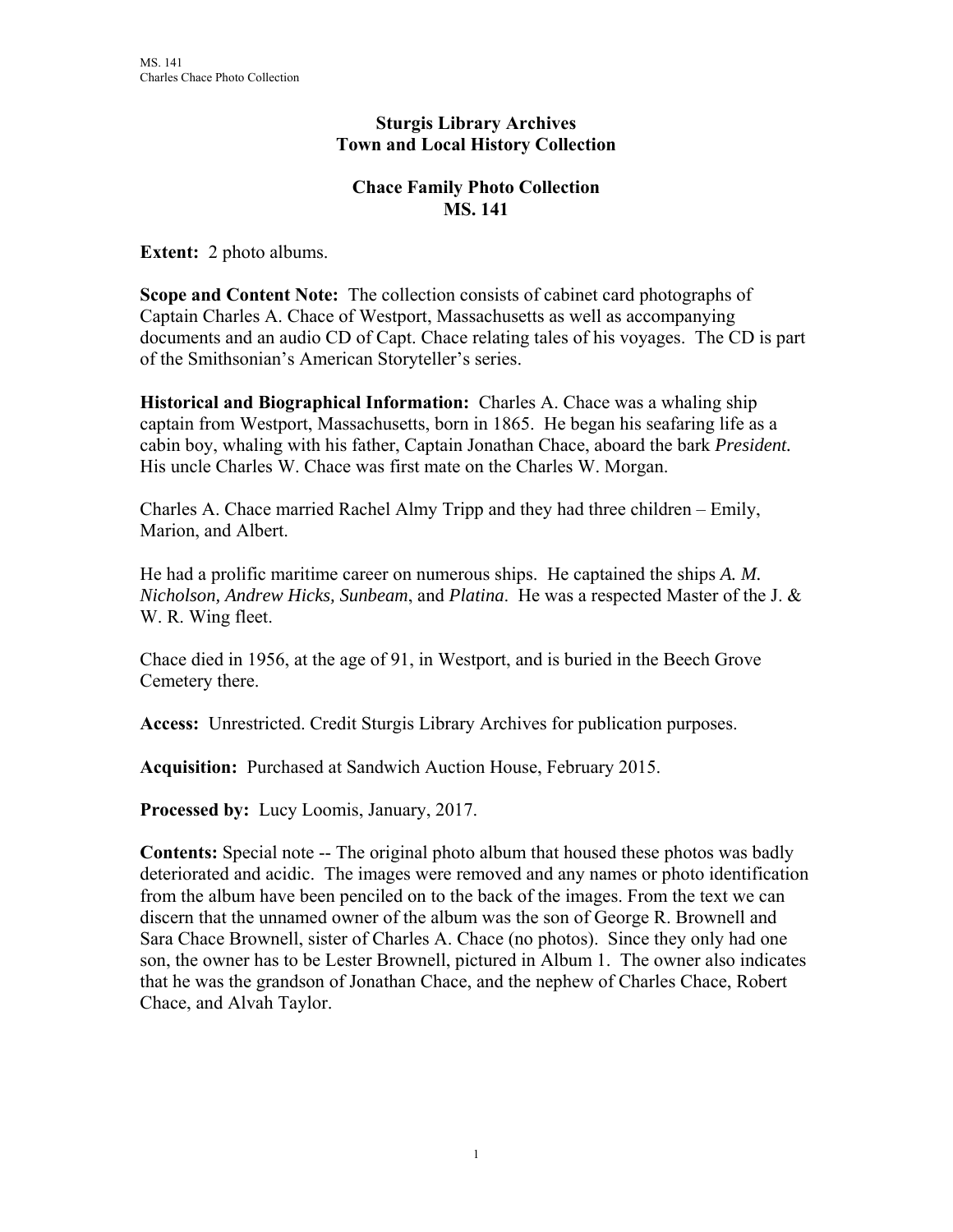# ALBUM 1

### *Documents*

- Listings related to Capt. Charles Chace in *Ship Registers of New Bedford, Massachusetts, Volume III, 1866-1939.* 5 pages
- Excerpts from the archive listings on the Westport Historical Society's webpage. Includes a photographs of Chace circa 1940s or 1950s. 6 pages.

## ALBUM 1 (continued)

- Article on Charles Chace on page 2 of *The Whale Watch*, Fall 2008, a publication of the Descendants of Whaling Masters. 2 pages.
- Printout from the Find-a-Grave website showing Chace's gravestone at the Beech Grove Cemetery in Westport, MA. Also includes information on his parents, children and siblings. 1 page.
- Information on Chace and the Charles W. Morgan from Mystic Seaport's website. 1 page.
- Documentation and Audio CD American Storytellers Volume 3, Of Whaling and Shipwreck.[sic] A Smithsonian Folkways Archival project. Includes interviews with Charles A. Chace and Matthew Richards. 1 CD and 1 page.
- Wikipedia article on the J. & W. R. Wing Company, the largest whaling firm in the United States. Chace was master of the Andrew Hicks, which as the last whaling voyage of J. & W. R. Wing Company. 1 page.
- Information on the logbook of bark Andrew Hicks 1914-1916, mastered by Charles Chace. The logbook is part of the New Bedford Whaling Museum archives. 1 page.
- Find-a-Grave page for Ezekiel J. Brownell of Westport, MA. (Photos of him and his family in Album 2.

### *Photographs (numbers indicate page #)*

- 1. Captain Jonathan Chace (2 identical images)
- 2. Hannah Lawton Chace, wife of Jonathan (2 identical images)
- 3. Captain Jonathan Chace, one image of him alone and with another unidentified gentleman
- 4. Charles A. Chace (2 different images)
- 5. Charles A. Chace (2 different images)
- 6. Charles A. Chace (2 identical images)
- 7. Charles A. Chace (1 image)
- 8. Rachel Chace, Charles's wife (2 similar images)
- 9. Lydia M. Chace, Charles's sister (2 different images) (note that there was another sister Lydia P. who died in childhood (1859-1865). Lydia M. was born in 1874.
- 10. Lydia M. Chace (2 identical images)
- 11. Kate W. Chace Tallman (Charles's sister) (2 identical images)
- 12. Robert L. Chace (Charles's brother) (2 different images)
- 13. Robert L. Chace (2 identical images)